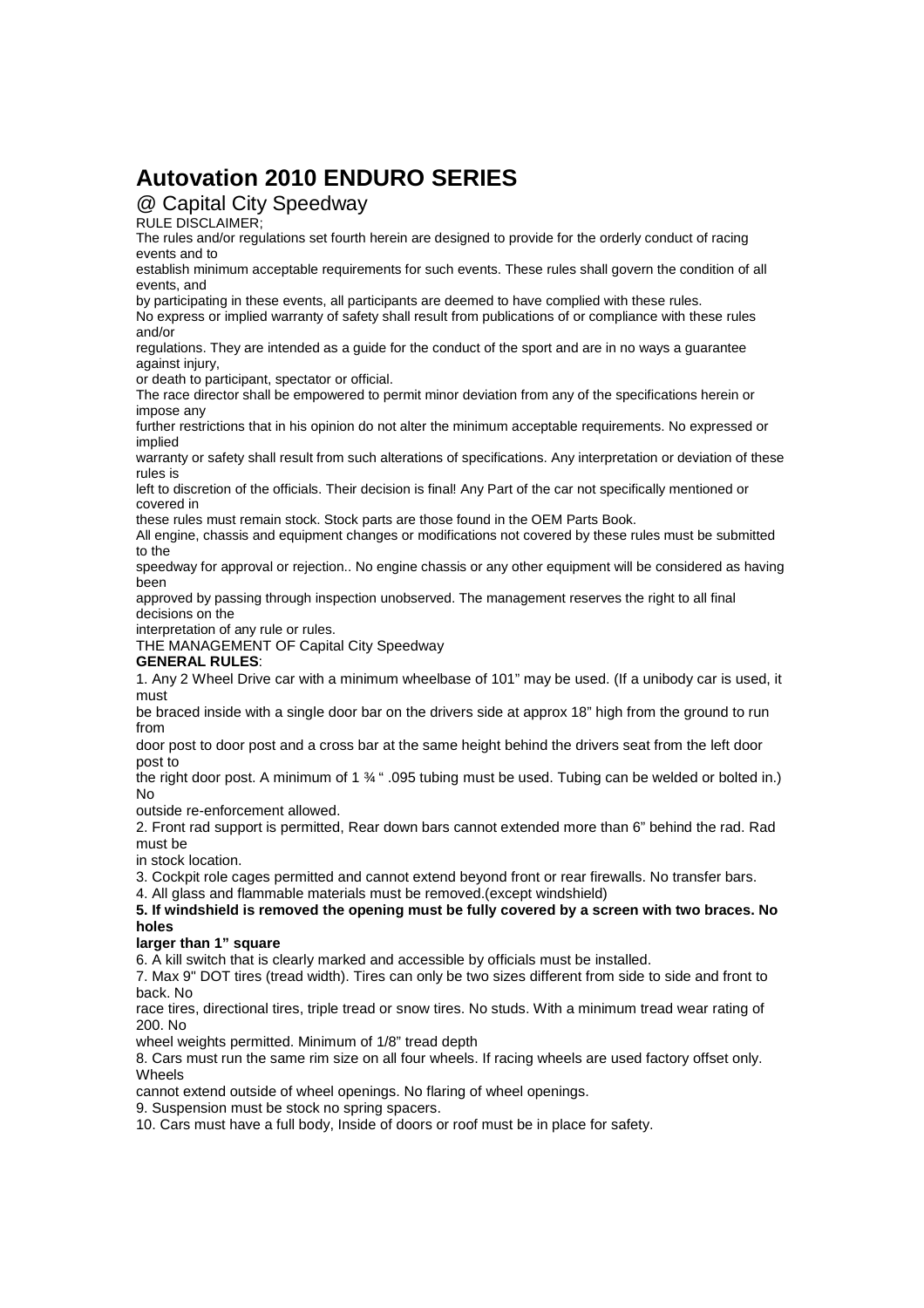11. No trucks, 4 wheel drive vehicles or station wagons.

12. Complete engine must be stock for the year and make and model of car being run.

13. Engine must be stock compression for make/model/year of car and will be checked with "the whistler"

14. A`minimum engine vacuum rule of 17 inches will be enforced.

15. No antifreeze allowed except in the winter enduro.

16. Engines may be interchanged if available for that vehicle. Ie – olds cutlass with 267 V8 small block may run

a 350 chev from that same year

17. No two way / one way radios of any kind permitted

18. No welded rear ends, mini spools. Only stock OEM permitted.

19. All cars must run some type of muffler.

1. Lap and shoulder belts required.

2. Full face helmet approved by tech officials must be worn.

3. Seat must be mounted solid to the floor and to the rear roll bar or cage.

4. A single roll over post with 4x4 installation plate on the top and bottom must be installed behind the drivers

seat. A minimum of 1  $\frac{3}{4}$ " x .095 diameter tubing must be used. The bar may be welded or bolted in.

5. Gas tank must be in the trunk strapped in with a **Minimum of two straps front and back, one side to side** 

### **(straps must be steel and a minimum of 2" x 1/16" flat strap and must be bolted in with a minimum**

**of 3/8 bolts and washers – no screws)** . Firewall between driver compartment and trunk. No Fuel lines

allowed in drivers compartment.

6. There must be a fuel shut off valve in working order and mounted in the rear firewall or window parcel shelf

accessible by safety personal. It mus be brightly and neatly marked "ON" and "OFF"

7. Car number must be 18" high.

8. All doors must be welded or bolted shut.

9. Must wear full pants and shirt. No T-shirt and shorts, Firesuits recommended. Cars must have a 2  $\frac{1}{2}$ lbs

fire extinguisher with either a steel or aluminum head mounted in an steel mounting bracket and must be

bolted down, and within driver's reach with seat belts fastened. Fire extinguisher must be serviced and inspected each year and dated no later than January 1st of the current year.

**10.** Bumpers must be chained to a solid body member. For safety reasons, if rear bumper comes off the car will

be black flagged (technical).

**11.** No trailer hitches.

**12.** Hood and Trunk factory latches must be removed, an external release must be used.

**13. If battery is located in the drivers compartment it must be in a sealed spill proof container "ie –** 

#### **marine battery box" and securely fastened to the floor with 3/8 bolts and fender washers. 14. If heater core is not in factory heater box and location it is not permitted 15. No Transmission cooler or lines inside drivers compartment.**

## **RULES AND RACE PROCEDURES**:

1. The first car to complete the designated number of laps is the winner.

2. Starting positions will be determined by the order that the cars are checked in the pit area on race day with

pre-registered drivers having priority.

3. Cars must hold their position until the green flag is displayed.

4. Yellow flag may be used to rescue cars and drivers that are stuck during the race and pulled infield. The

remainder of the cars will hold position and laps will count.

5. The red flag will be displayed if the track is blocked and racing cannot continue. All cars must stop. The race

will be re-started with the cars in the same position as before the red.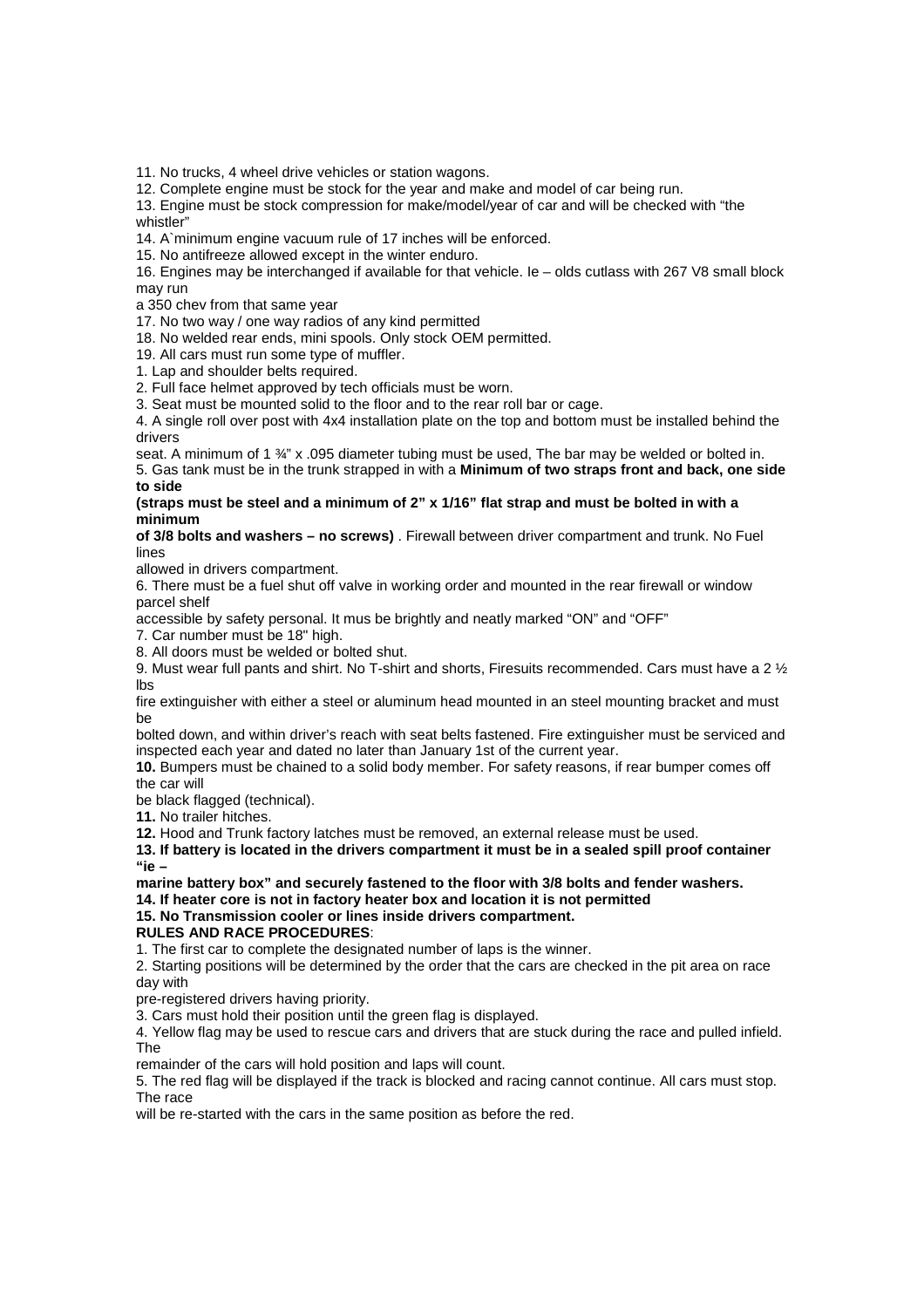6. Cars will be allowed to enter the pits for repair and re-enter the racing surface when officials indicate it is

safe to do so. Only under green or yellow conditions.

7. The starter will indicate with rolled and crossed flags the mid point of the race. The white flag indicates the

leader is on the last lap.

8. The starter will black flag and disqualify any car and driver with leaking gas tanks or unnecessary rough

driving or pushing.

9. Each entry must have two scorers. A special area will be reserved for the scorers ONLY in the grandstand

where they will follow instructions of the head scorer. A mandatory meeting for all drivers and scorers will be

held on race day.

10. Entry fee includes one driver and two scores. A total of three people. It is your responsibility to have your

crew together at the time of entry. Latecomers or additional crew will have to pay pit admission. 11. Capital City Speedway Race director has the final determination of winners.

12. **NO DRUGS OR USE OF ALCOHOLIC BEVERAGES PERMITTED ON SPEEDWAY PROPERTY**.

13. Cars will be teched on the day of the race. If a car does not pass a Safety Tech Inspection, there will be **NO** 

**REFUNDS**.

# **Autovation 2010 ENDURO SERIES – REGISTRATION FORM**

Capital City SPEEDWAY

Registration fee includes pit entry for driver and two scorers which you must supply **PLEASE CHECK OFF EVENT(S) YOU ARE REGISTERING FOR:** 

# **DATE RECEIVED\_\_\_\_\_\_\_ TOTAL REGISTRATION FEE INCLUDED**

| <b>Drivers</b>                                                                                                                                                                                                                                                                                                                                                                                                       |                               |
|----------------------------------------------------------------------------------------------------------------------------------------------------------------------------------------------------------------------------------------------------------------------------------------------------------------------------------------------------------------------------------------------------------------------|-------------------------------|
|                                                                                                                                                                                                                                                                                                                                                                                                                      | Car#: _______________________ |
| Address: Analysis and the contract of the contract of the contract of the contract of the contract of the contract of the contract of the contract of the contract of the contract of the contract of the contract of the cont                                                                                                                                                                                       |                               |
|                                                                                                                                                                                                                                                                                                                                                                                                                      |                               |
|                                                                                                                                                                                                                                                                                                                                                                                                                      |                               |
| Code: Phone#____________________                                                                                                                                                                                                                                                                                                                                                                                     |                               |
| Car Make, Model and                                                                                                                                                                                                                                                                                                                                                                                                  |                               |
| Year: 2008 - 2008 - 2014 - 2014 - 2014 - 2014 - 2014 - 2014 - 2014 - 2014 - 2014 - 2014 - 2014 - 2014 - 2014 -                                                                                                                                                                                                                                                                                                       |                               |
|                                                                                                                                                                                                                                                                                                                                                                                                                      |                               |
| ALL DRIVERS AND SCORERS MUST CHECK IN AT THE PIT GATE AT LEAST 1 HOUR PRIOR<br><b>TO THE</b><br><b>START OF THE RACE.</b><br>SCORER #1_____________________________<br>_SCORER<br>If my application for entry is accepted, I hereby agree to participate and to comply with all rules,<br>regulations, and<br>policies. I further agree that neither the producer, sponsor, nor any officer, director or shareholder |                               |
| thereof, or the                                                                                                                                                                                                                                                                                                                                                                                                      |                               |
| owner of the speedway at which the race is produced, shall be responsible or liable for any loss or<br>damage or                                                                                                                                                                                                                                                                                                     |                               |
| injury to all or any part of my vehicle and/or person and I do hereby waive any rights I may have<br>against him or                                                                                                                                                                                                                                                                                                  |                               |
| any of them for such loss, damage or injury.<br>By signing below I acknowledge that I have read the rules and race procedures for the 2010 Enduro<br>Series at                                                                                                                                                                                                                                                       |                               |
|                                                                                                                                                                                                                                                                                                                                                                                                                      |                               |